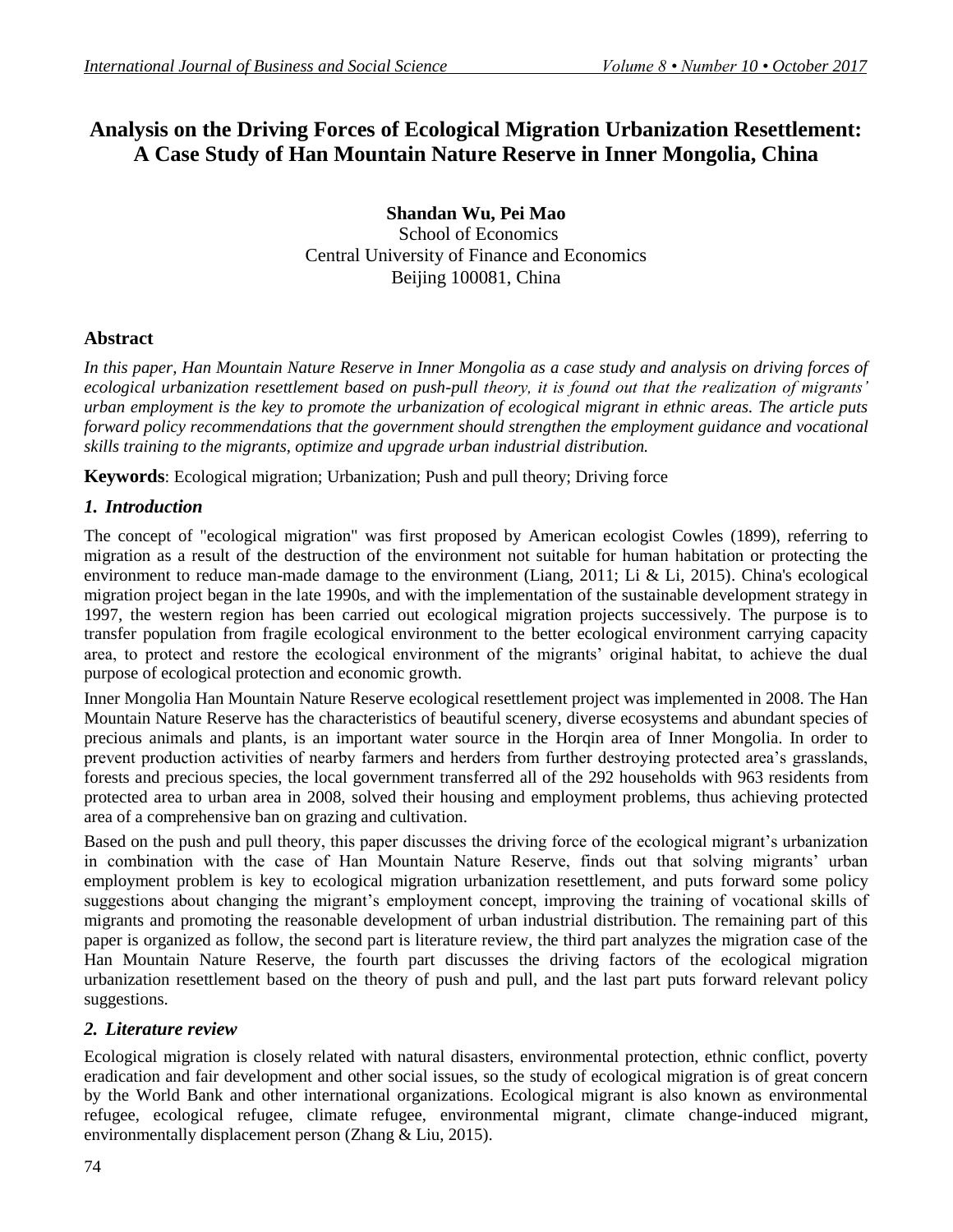Myers (2002) defines environmental refugees as people who are forced to leave their homes due to environmental reasons such as soil erosion, drought, desertification and excessive deforestation, and their living conditions are no longer safe living conditions. Swain (1996) argues that the appellation of environmental refugees is controversial, according to the law of the refugees, the population who migrates because of environmental problems cannot collectively be named as refugee, so "environmental migration" is more suitable to describe the environment-driven population migration. He argues that environmental migration is different from "economic migration", where environmental migrants have lost their living and life space due to environmental changes and have had to migrate temporarily or permanently to other places while economic migrants are based on push-pull factors migrating to economically affluent areas for the better future of themselves or their family members, in this sense, environmental migration is involuntary migration, and economic migration is voluntary migration. In recent years, the academic circles use "environmental resettlement" to emphasize the government-led relocation of ecological resettlement behavior, which is divided into two categories, one is ecological migration or ecological resettlement due to the protection of fragile ecosystems, such as migration in the western region of China under the ecological protection and poverty alleviation policies, and the other category is conservation resettlement, such as the ecological migration of the national park in central Africa, the resettlement of China's Heilongjiang Zhalong Nature Reserve(Rogers and Wang ,2006; Webber,2007; Kai,2010) . Bates (2002) divides ecological migrants into three kinds based on the causes of ecological migration, which include migrants from disaster, migrants from expropriation of living place and migrants from environmental degradation.

According to the different research subjects, the existing literature can be divided into two categories, one is the studies on the resettlement, follow-up livelihood and legal protection of ecological migrants, such as Cernea (1997), Downing (2002), Biermann et al (2010), Wilmsen and Webber (2015); the other is case study on the ecological migration, including studies on ecological migration in Africa, such as Milgroom and Spierenburg (2008), Kai (2010) , as well as the study of ecological migration in western China, such as Rogers and Wang (2006), Webber (2007) and Wilmsen (2016).

The research of China on this issue mainly focuses on the definition and classification of ecological migration, the mode and effect of ecological resettlement, the problems and countermeasures of ecological migration process, such as Liang(2011), Tang et al. (2011), Wang et al. (2012), Zhang (2013), Shi and Yu(2013). Bai and Ma (2004) argue that the combination of ecological migration and urbanization is the result of the joint effects of society, the natural environment and the economic environment, which maximizes economic benefits. Zhou et al. (2009) argue that the key to the success or failure of the ecological resettlement project lies in the scientific nature of the resettlement area and the livelihood restoration and development of the migrants after the relocation. Hu et al. (2016) studied the ecological migration of Guangxi, China as an example, and it was found that the income level of migrant farmers was significantly higher than that before relocation. Based on the ecological migration of Ningxia, China, Li et al. (2017) found that the adaptability of ecological migrants was generally strong in terms of lifestyle and interpersonal relationship, and the ecological adaptability of 31-40 years old was the strongest in economic production. In addition, Du (2014) reviewed ecological migration studies, and systematically combed the research on ecological migration in the fields of environmental history, sociology, anthropology, ethnology and ecology.

It can be seen that the existing literatures are mainly concerned with the implementation of ecological migration policy and the society adaptation of migrants, and few literatures cover the feasibility study of ecological urbanization resettlement. Based on the theory of push and pull, this paper discusses the driving force of the ecological migration urbanization resettlement in combination with the case of Han Mountain Nature Reserve, and reveals the mutual influence of ecological migration with urbanization has an important theoretical and practical significance on the sustainable development, urbanization and precision poverty alleviation of ethnic minority areas.

#### *3. Case Analysis of Han Mountain Nature Reserve*

#### **3.1 The ecological migration resettlement measures**

Inner Mongolia Han Mountain Nature Reserve is a national level nature reserve, located in the southern end of Greater Khingan Mountains, within the jurisdiction of Jarud Banner, Tongliao City, Inner Mongolia Autonomous Region. The total area of 1.37 million mu of protected area, has the characteristics of dense forests, fertile grass, with diverse ecosystems, rich biology.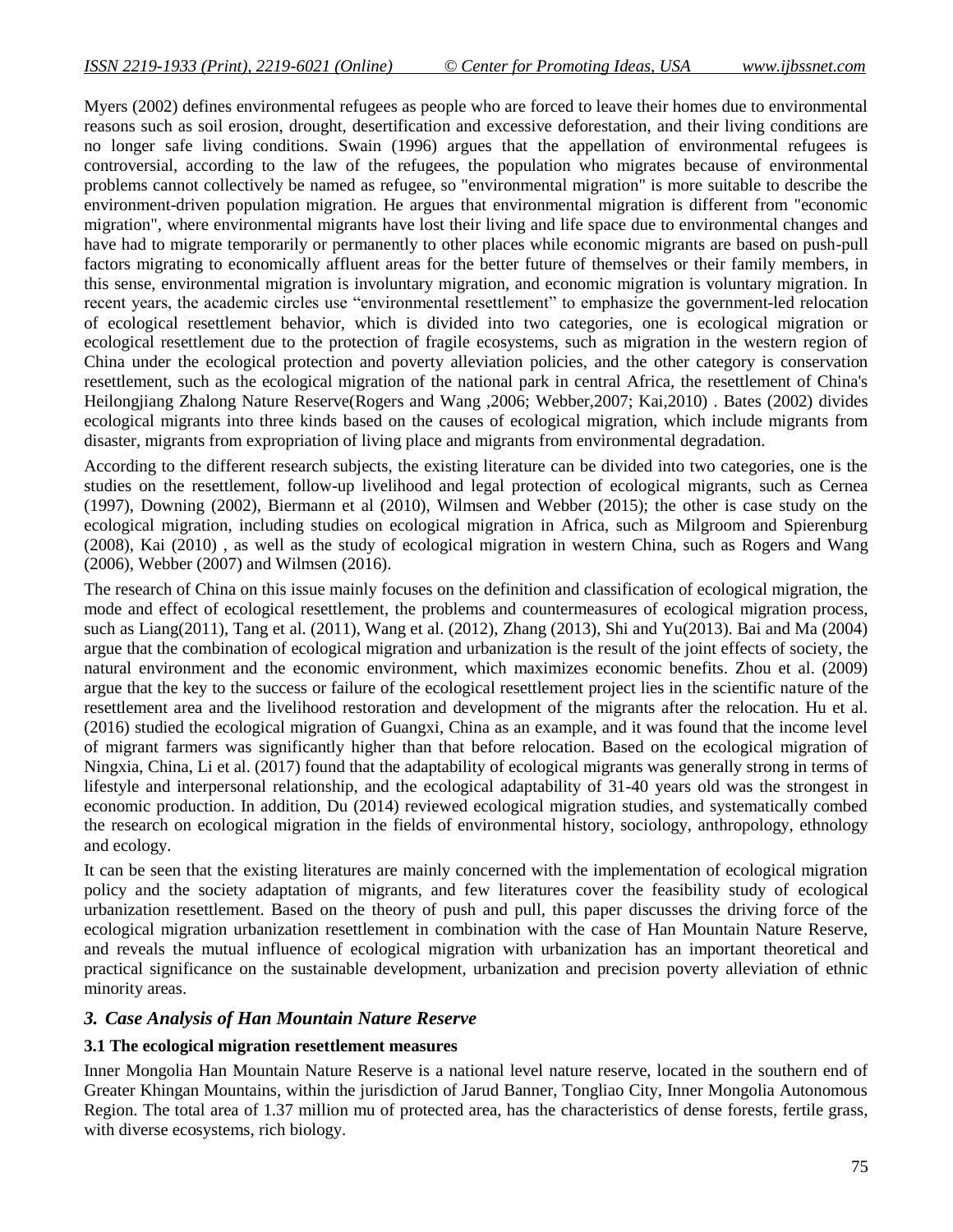The Han Mountain Nature Reserve, as the birthplace of the rivers in the Horqin area of Inner Mongolia, protection of it not only contributes to the ecological protection, but also has the commercial value for developing tourism. In order to prevent the production activities of nearby farmers and herdsmen to further damage the protected area's ecosystem, the Zarut Banner government implemented the ecological resettlement project in 2008, so that 292 households 963 people of the protected area were converted into city-Hukou and replaced in the commodity residential buildings in the town of Lubei which is the government location of Zarud Banner, the original housing and ancillary buildings and other assets according to cost assessment to give financial compensation. Each household has a quota for a ranger, engaged in ecological protection of protected areas. After the relocation, for some economically disadvantaged families, the government has arranged a quota for garden workers for each household, engaged in urban landscaping work. Those ecological migrants who do not have work enjoy the minimum income security of 300 yuan a month. The ecological migrants enjoy the new rural cooperative medical insurance or the urban basic medical insurance, and continue to enjoy the forest subsidies, grassland subsidies, and subsidies for returning farmland to forests and subsidies for returning grazing to grassland.

#### **3.2 The status of the ecological migrants**

In January 2013, the study conducted in-depth survey and field interviews among Han Mountain ecological migrants households. Due to the limited number of samples, 32 families were randomly collected in this study. The questionnaire includes the objective problems of the respondents' gender, nationality, age, educational level, occupation, family members, family income, and main source of family income and so on, as well as the subjective issues including the satisfaction of urban life, difficulties, concerns and other.

| Item                           | Contents                 | Percentage |  |
|--------------------------------|--------------------------|------------|--|
| Gender                         | Male                     | 31.3%      |  |
|                                | Female                   | 68.7%      |  |
| Nationality                    | Mongolian                | 90.625%    |  |
|                                | Han                      | 9.375%     |  |
| Age                            | $\leq$ $\leq$ 40         | 15.625%    |  |
|                                | $41^{\sim}50$            | 46.875%    |  |
|                                | $51 - 60$                | 25%        |  |
|                                | >60                      | 12.5%      |  |
| <b>Educational level</b>       | Primary school and below | 21.875%    |  |
|                                | Junior middle school     | 53.125%    |  |
|                                | High school              | 18.75%     |  |
|                                | College degree or above  | 6.25%      |  |
| Family members                 | $\leq$ 3                 | 6.25%      |  |
|                                | $3\sim4$                 | 78.125%    |  |
|                                | $4\sim 6$                | 15.635%    |  |
| Family annual income (yuan)    | $<$ 20000                | 3.125%     |  |
|                                | $20000 \sim 40000$       | 9.375%     |  |
|                                | >40000                   | 87.5%      |  |
| Main<br>of<br>family<br>source | Ranger wages             | 87.5%      |  |
| income (multiple choice)       | garden worker wages      | 46.875%    |  |
|                                | Minimum income security  | 100%       |  |
|                                | Other works wage         | 41.67%     |  |
| Housing area size<br>(square)  | <70                      | 31.25%     |  |
| meter)                         | $70 - 85$                | 59.375%    |  |
|                                | >85                      | 9.375%     |  |

**Table1 Demographical and social characteristics of the respondents of Han Mountain nature protected area**

Table 1 reflects the basic situation of the respondents. The respondents accounted for 31.3% of men, women accounted for 68.7%, 90.625% of the respondents were Mongolian, and the rest of the Han nationality, 46.875% of the respondents aged 40 to 50. The respondents in the junior middle school education level accounted for 75%, most of the respondents the number of family members for 3 to 4 people.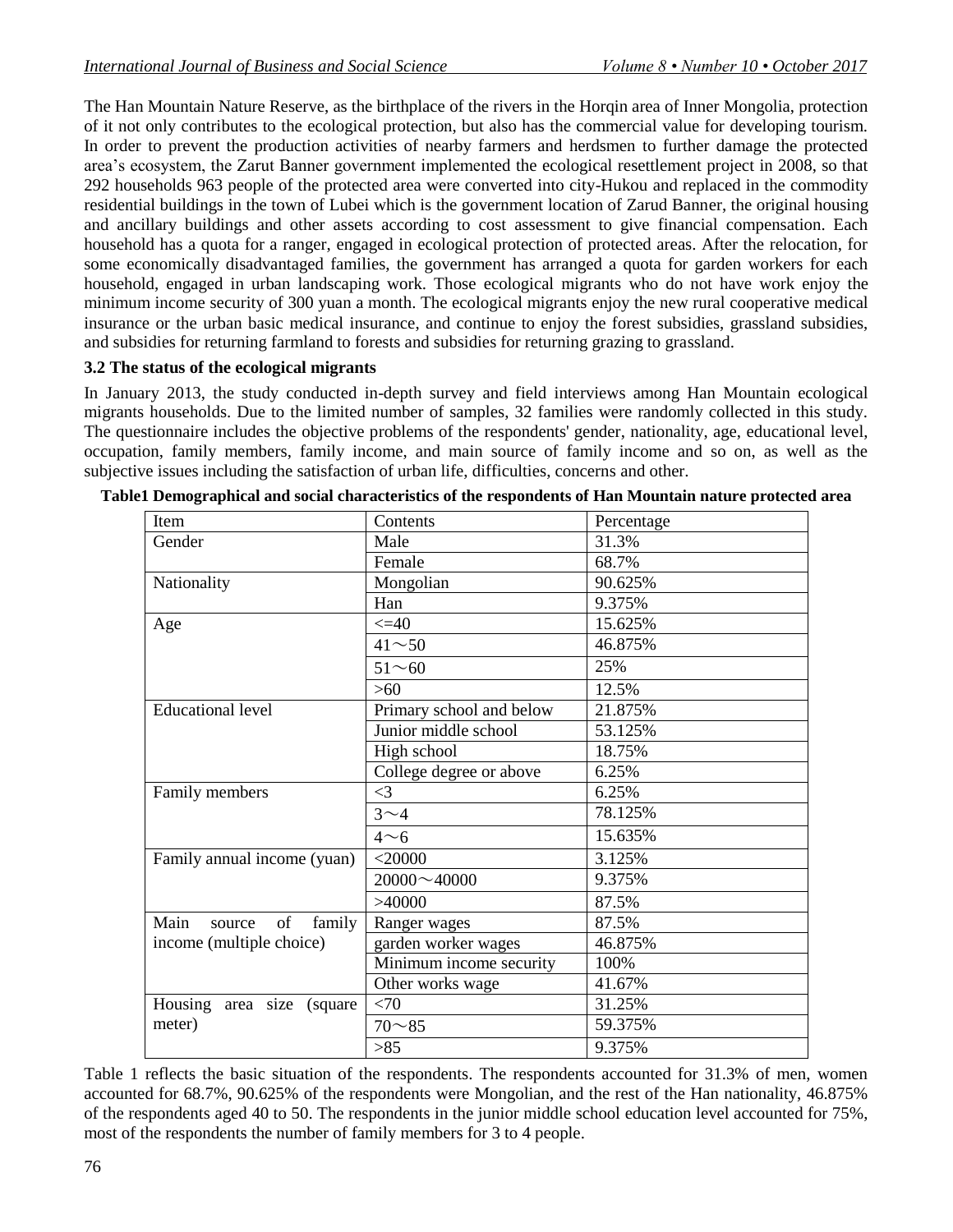The majority is of family income of 40 to 60 thousands a year, the main source of income for the ranger wages. Housing area size to 70 to 85 square meters, it is understood that most of the migrants living in government resettlement houses, some migrants had purchased improved housing and moved out of the resettlement area. Table 2 shows the subjective problems of ecological migrants on urbanization resettlement. 75% of the respondents expressed satisfaction with the placement of housing, the rest are not satisfied with the placement of housing due to the emergence of individual housing wall cracks, water percolation from window to indoor, problem of winter heating and so on. 50% of the respondents are not accustomed to urban life, and the main reason is the high cost of urban life, inconvenience on language communication, employment difficulties. Most of the migrants are Mongolians, less educated and will not be proficient in Chinese, leading to inconvenience to communicate with Han compatriots, and many jobs require proficiency in Chinese language. The study also found that people over the age of 60 are most accustomed to urban life, and they believe that urban life brings them a lot of convenience, especially in housing, public order, children's education and medical aspects, indicating that ecological urbanization resettlement improved welfare level of the aged.

| Subjective issues               | Key index                                       | Percentile |
|---------------------------------|-------------------------------------------------|------------|
| Satisfaction                    | Satisfied<br>housing<br>$_{\rm on}$             | 27%        |
|                                 | replacement                                     |            |
|                                 | <b>Dissatisfied</b><br>housing<br><sub>on</sub> | 75%        |
|                                 | replacement                                     |            |
| Accustoming degree              | Accustomed to urban life                        | 50%        |
|                                 | Not accustomed to urban life.                   | 50%        |
| Difficulties (multiple choice)  | High living cost                                | 84.375%    |
|                                 | Inconvenience<br>language<br>on                 | 75.00%     |
|                                 | communication                                   |            |
|                                 | <b>Employment difficulty</b>                    | 65.625%    |
| The issues concerned (multiple) | Household income                                | 81.25%     |
| choice)                         | Living condition                                | 56.25%     |
|                                 | Children's employment                           | 53.13%     |
| Economic<br>issues<br>concerned | Lack of appropriate job due to                  | 90.63%     |
| (multiple choice)               | low educational level and older                 |            |
|                                 | age                                             |            |
|                                 | lack of entrepreneurial funds                   | 81.25%     |
|                                 | and experience                                  |            |
|                                 | Social welfare<br>security<br>and               | 53.13%     |
|                                 | issues                                          |            |

| Table2 Statistics on the subjective issues of respondents of Han Mountain ecological migrants |  |  |  |
|-----------------------------------------------------------------------------------------------|--|--|--|
|-----------------------------------------------------------------------------------------------|--|--|--|

According to table 2, it can be seen that the respondents are most concerned about household income, followed by living conditions and children's employment. Most of the migrant's families basically make ends meet, but not enough to carry out saving and investment, and have insufficient preparation for family accidents. Some of the respondents proposed to strengthen the community security measures, with the construction of outdoor fitness equipment, additional motor vehicle parking spaces, to solve their children's employment problems and other issues.

Among the most concerned economic issues, 90.63% of the respondents believe that rangers and gardeners are low wages, but they are low in education, older, cannot find better job to raise their income. 81.25% of them think that they are lack of entrepreneurial funds and experience, and hope the government gives entrepreneurship support and vocational training on them; 53.13% of them hope to raise the proportion of medical insurance reimbursement of serious illness. In summary, there is coexistence of successes and difficulties on Han Mountain ecological migration urbanization resettlement. The detailed contents are seen at table 3.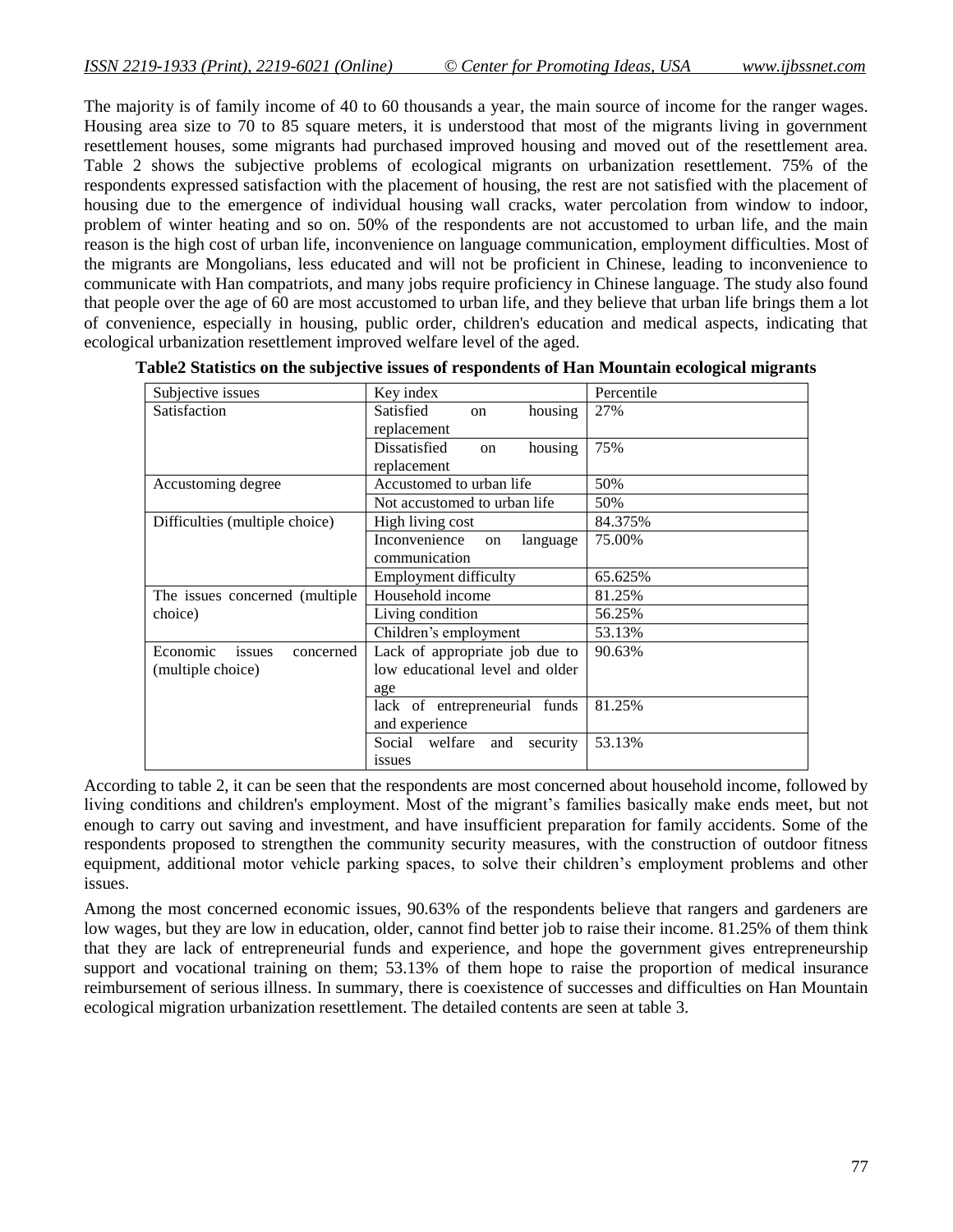|                  | Contents                                                                                                | Example                                                                                                                                                                                                                                                                                                                                                             |
|------------------|---------------------------------------------------------------------------------------------------------|---------------------------------------------------------------------------------------------------------------------------------------------------------------------------------------------------------------------------------------------------------------------------------------------------------------------------------------------------------------------|
| <b>Success</b>   | Effective protection on the<br>ecological<br>system<br>of<br>protected area                             | The Han Mountain Nature Reserve was identified as national<br>level nature reserve in December 2013; The Han Mountain<br>forest ecological positioning research station and forest<br>ecological museum had been established and put into<br>operation; The local government is actively planning the folk<br>tourism product.                                      |
|                  | Significant increase of the<br>ecological<br>migrants'<br>income                                        | According the investigation, the ecological migrants' per<br>capita disposable income was 11295 yuan in 2012, while the<br>average net income of local famers and herders was 8460<br>yuan.                                                                                                                                                                         |
|                  | 3. Further improvement of<br>public<br>service<br>the<br>as<br>medical service, children's<br>education | Before the relocation, herders' ailment could not get<br>treatment in time, serious illness need to be healed in Lubei<br>town which is 100 kilometers away, and the children had to<br>study in accommodation school. After the resettlement in<br>Lubei Town, the ecological migrants are facilitated on the<br>medical treatment and their children's education. |
|                  | 4. Advancement of the<br>local urbanization                                                             | Urbanization settlement let the herders leave remote pastoral<br>areas to the relatively developed cities, not only to enable<br>them to broaden their horizons, but also through the<br>interaction with their friends and relatives who did not<br>relocate so as to further promote other famers and herders'<br>urbanization.                                   |
|                  | 5. Accumulation of the<br>experience on ecological<br>migration<br>urbanization<br>resettlement         | The experiences and lessons of the urbanization resettlement<br>provide reference for the implementation of ecological<br>migration project in the future.                                                                                                                                                                                                          |
| Difficulti<br>es | ecological migrants<br>The<br>difficult<br>are<br>to<br>get<br>employed in town.                        | The majority of respondents said they are unable to engage in<br>higher income work due to language communication barrier.                                                                                                                                                                                                                                          |
|                  | The details of resettlement<br>and follow-up service need<br>to be improved.                            | Such as the quality supervision of housing construction, the<br>construction of residential facilities.                                                                                                                                                                                                                                                             |
|                  | Some ecological migrants<br>are difficult to integrate<br>into urban life.                              | The fact that the older ecological migrants only socialize<br>with acquaintances led to their restricted social circle and<br>boring amateur life.                                                                                                                                                                                                                  |

#### **Table 3 Successes and difficulties on Han Mountain ecological migration urbanization resettlement**

### *4. Analysis of driving force based on the push-pull theory*

The push-pull theory was first proposed by the British sociologist, E. G. Ravenstein, who proposed the preliminary framework of the theory of push-pull in the book "The Law of Population Migration" published in 1885. The systematic push-pull theory was proposed by D. J. Bogue in the late 1950s, who defined migration behavior as a result of the joint interactions of various social factors, including economic factors. "Push" factor refers to some factors in the area of origin, which is detrimental to the survival and development, has repelling effect on the migrants. "Pull" factor refers to the attraction of the destination area to the migrants, to move to show more opportunities for survival and development (Zhang & Bao, 2017).

E. S. Lee (1966) further improved the theory of push and pull based on migration law of Ravenstein, put forward four factors that affect the migration behavior, including factors associated with the area of origin, factors associated with the area of destination, intervening obstacle and personal factors. According to the push and pull theory, the mechanism of ecological migration urbanization resettlement includes the driving factors such as the factors of the original area, the relevant factors of the town, the intervening obstacle and the personal factors. Figure 1 shows the push-pull mechanism of the ecological migration urbanization resettlement.

 $\overline{\phantom{a}}$ 

<sup>&</sup>lt;sup>1</sup> Data sources: the 2013 government work report of Jarud Banner.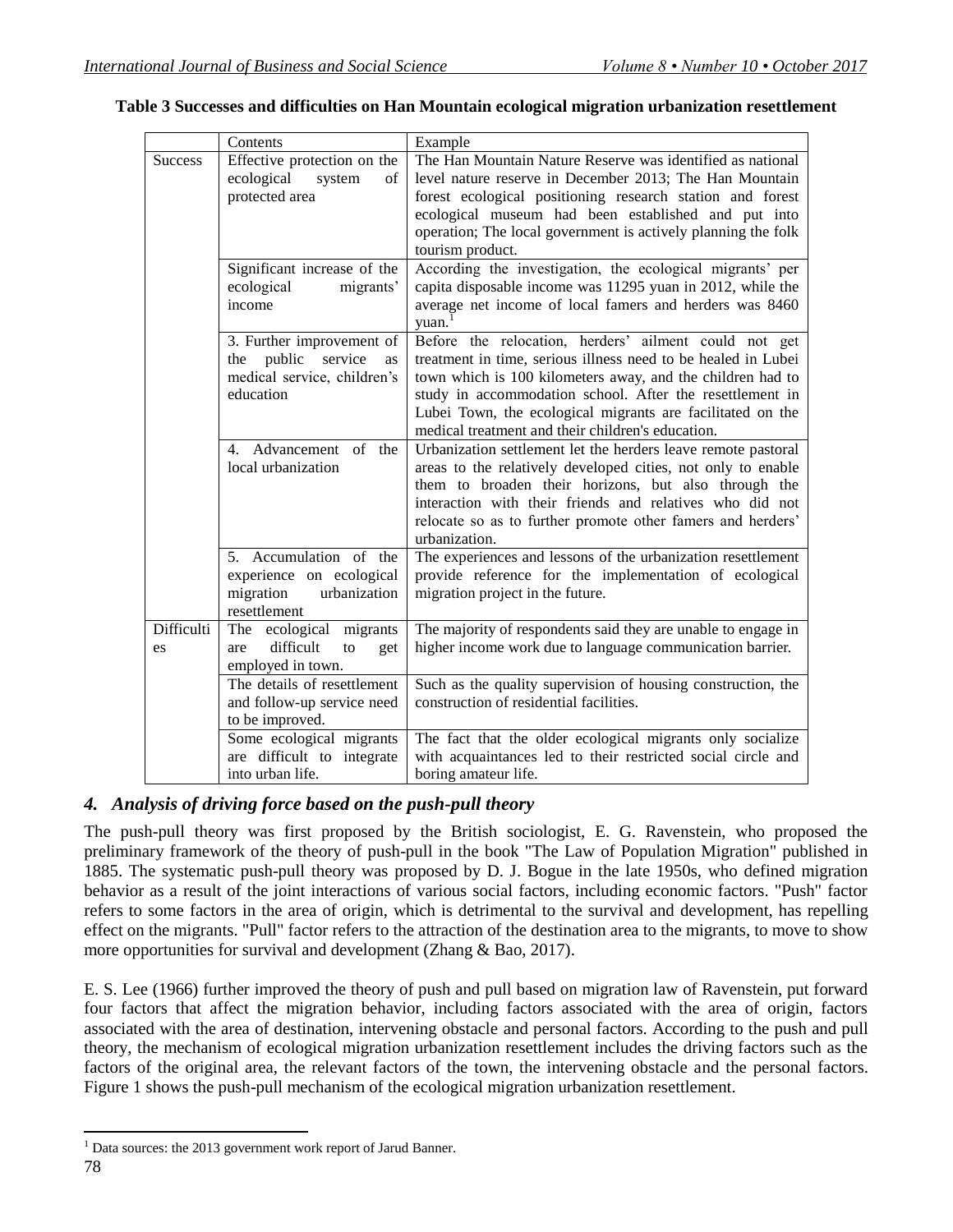For ecological migrants, the backward production mode and hard living conditions of the original residence may strengthen the push of the original residence, represented with "+". Low cost of living may weaken the push of the original place of residence, represented with "-" and other unrelated factors are represented with "0". Urban stable work and comfortable living conditions may strengthen the pull of the town, represented with "+". The city noise may weaken the city's pull force, represented with "-" and other unrelated pull factors represented with "0". Intervening obstacles include distance, institutional factors, etc., and personal factors include age, intelligence levels, education level of the migrants and so on. Thus, the push, the pull, intervening obstacles and personal factors together to form a push - pull power mechanism to promote the ecological migration urbanization process.



**Figure1. The schematic diagram of push-pull mechanism of ecological migration urbanization resettlement**

Combined with the above driving factors, the problems existing in Han Mountain ecological resettlement are as follows: First, the pull force of town on the ecological migrant is declining. The reason of increase in the living pressure of migrants is that their wage cannot meet the growing consumer demand of ecological migrants. In addition, the poor communication and employment difficulties, urban air pollution and noise pollution and other negative factors are reduced the pull of town to migrants.

Second, the push of original place is reducing. Many migrants said that in the pastoral living costs are low, and even picking bracken can earn pocket money, which reflects their nostalgia for homeland, reducing the push of original habitat to ecological migrants. In addition, in recent years, the urban-rural income gap has narrowed further. With the increase of income level of farmers and herdsmen, the per capita income gap between urban and rural residents has been further reduced, and the thrust of rural population transfer to urban areas has declined. According to the above reasons, raising the income level of ecological migrants is the key to solve the problem of ecological migration, and realizing the migrants' urban reemployment can not only improve the income of migrants, but also solve the problem of high cost of living. According to the statement of migrants, most of the jobs in the city require higher practitioners, for example, catering industry required the attendants less than 35 years of age, to speak Chinese fluently. Most of the migrants are more than 40 years old, not proficient in using Chinese, and for the old concept of employment, they do not want to engage in food service industry. Therefore, to solve the problem of ecological migrant urban employment, it is necessary to start from the following three aspects: First, the transformation of the migrant's employment concept; the second is the promotion of vocational ability of migrants; the third is to strengthen the rationalization of urban industrial structure, thereby enhancing the labor capacity of the secondary and tertiary industry.

#### *5. Policy suggestion*

In the background of China's urbanization, ecological migration and urbanization are the mutual promotion and development process. The ecological migration urbanization resettlement does not only solve the problem of ecological protection, but also allows migrants to successfully realize the transfer of industrial employment, achieving the improvement of their income and social welfare, not only to resolve the resettlement problem, but also to transport labor for the city.

Promotes the urbanization development, in turn, attracts more ecological migrants into the city, to further promote urbanization and environmental sustainable development. Based on the theory of push and pull, this paper analyzes the driving factors of ecological urbanization resettlement and finds out that urban employment is the key to solve the urban resettlement of ecological migrants in ethnic areas, and puts forward the following suggestions for improving the urban employment of ecological migrants.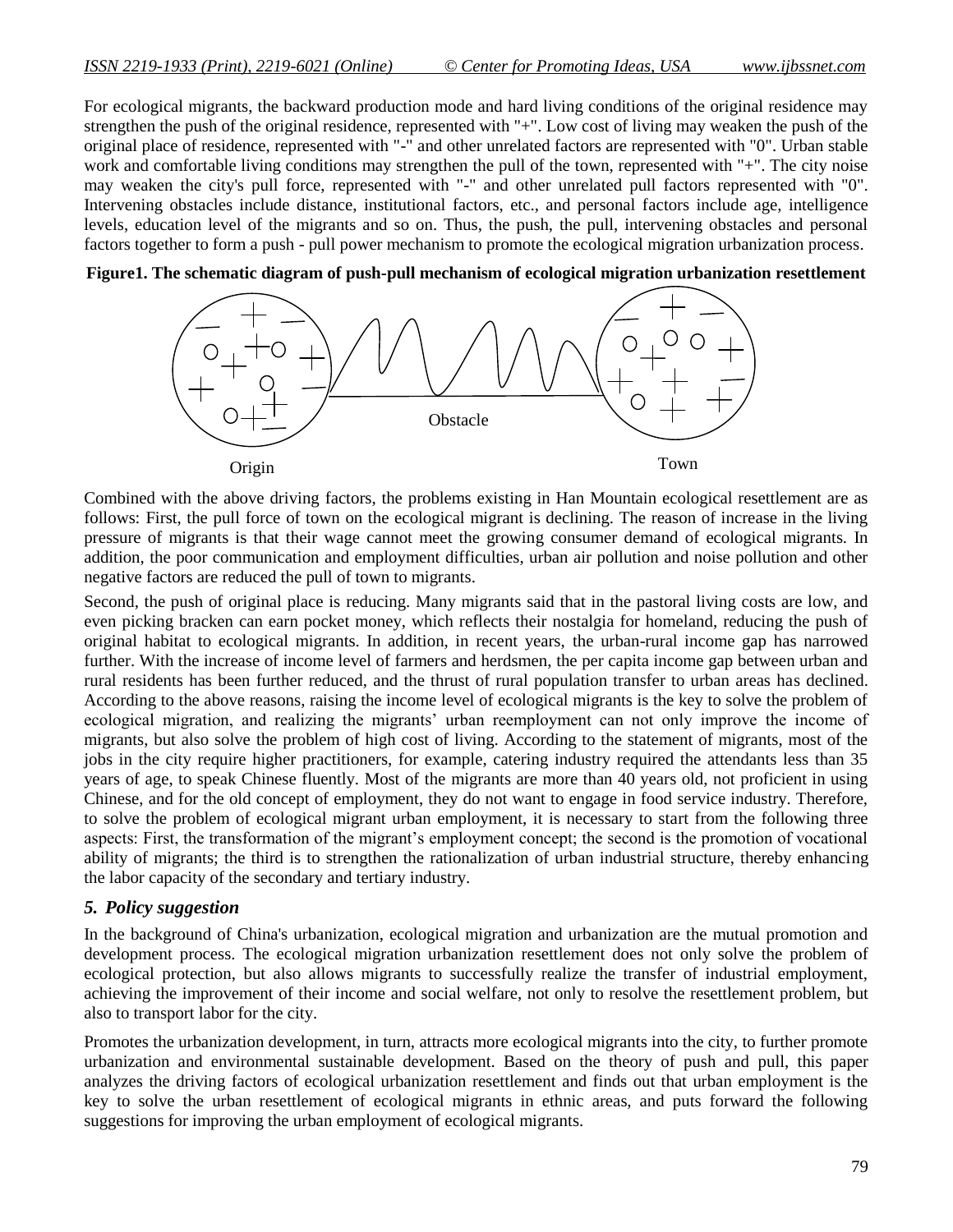### **5.1 The government strengthens the employment guidance to migrants**

The government is the organizer of ecological resettlement, has the responsibility and obligation to improve the relocation work mechanism, to strengthen the guidance, management and service work on the ecological migrants. The government should fully understand the importance of carrying out ecological resettlement and follow-up security work, and actively play the government's subjective initiative, always pay attention to the life, working status and actual needs of the migrants, effectively prevent the emergence of migration issues, strengthen the organization, coordination and guidance on migrants, change the migrant's employment concept, and enhance the confidence of the migrants to get rid of poverty and build a better life.

#### **5.2 Strengthening the vocational skills training to migrants**

The majority of the migrants are Mongolian, they cannot use Chinese skillfully that leads to inconveniences on them during the daily life and work. In this way, local training institutions can set up Chinese language training courses to improve the Chinese level of the migrants. The government should strengthen the cooperation with vocational training institutions, talent exchange centers, enterprises and employing units, through vocational skills training to the ecological migrants meet demand of the employer, and encourage the employer to hire them for a long time. Through the development skills (such as entrepreneurial skills) training to migrants, the government cultures entrepreneur and bellwether of becoming rich, let them drive other migrant workers to transfer employment.

#### **5.3 Optimizing and upgrading urban industrial distribution**

The irrational industrial structure and lagging industrial development of town is one of the reasons for the structural unemployment of ecological migrants, so the government should promote the rational distribution of regional economy, encourage and guide the industrial industry and service industry to accelerate development, optimize and upgrade the layout of urban industries in order to expand employment channel for ecological migrants, and properly solve the problem of structural unemployment. At the same time, in view of the employment difficulties of ethnic minorities, the government should guide the employing units to provide employment for ethnic minority migrants and safeguard and guarantee the interests of ethnic minorities under the premise of protecting and carrying forward the culture of ethnic minorities.

## *References*

- Bai, Q. R. & Ma W. J. (2004). The economical analysis of ecology migration and urbanization in northwest region. Northwest Population, 1, 16-18. (In Chinese)
- Bates, D. C. (2002). Environmental refugees? Classifying human migrations caused by environmental change. Population & Environment, 23, 465-477.
- Biermann, F., Boas, I. & Dauvergne, P. (2010). Preparing for a warmer world: Towards a global governance system to protect climate refugees. Global Environmental Politics, 10, 60-88.
- Cernea, M. (1997). The risks and reconstruction model for resettling displaced populations. World Development, 25, 1569-1587.
- Cowles, H. C. (1899). The ecological relations of the vegetation on the sand dunes of lake Michigan. Botanical Gazette, 27, 95-117.
- Downing, T. (2002) Avoiding new poverty: Mining induced displacement and resettlement. Development Induced Displacement Problems, 58, 1–29.
- Du, F. C. (2017). A review on the ecological resettlement research in western academic society. Ethno-national Studies, 2, 109-120. (In Chinese)
- Hu, Y. C., Wu, S. F. & Wang, J. (2016). Evaluation of farmers' income effect in immigration regions of ecological resettlement project in Guangxi Province. Transactions of the Chinese Society of Agricultural Engineering, 32, 264-270. (In Chinese)
- Kai, S. (2010). Conservation–related resettlement in Central Africa: Environmental and social risks. Development & Change, 34, 525-551.
- Lee, E. S. (1966). A theory of migration. Demography, 3, 47-57.
- Li, X., Wen, Q. & Zhu, Z. L. (2017). The adaptability of ecological migrants in Ningxia based on age hierarchy. Journal of Arid Land Resources and Environment, 31, 26-32. (In Chinese)